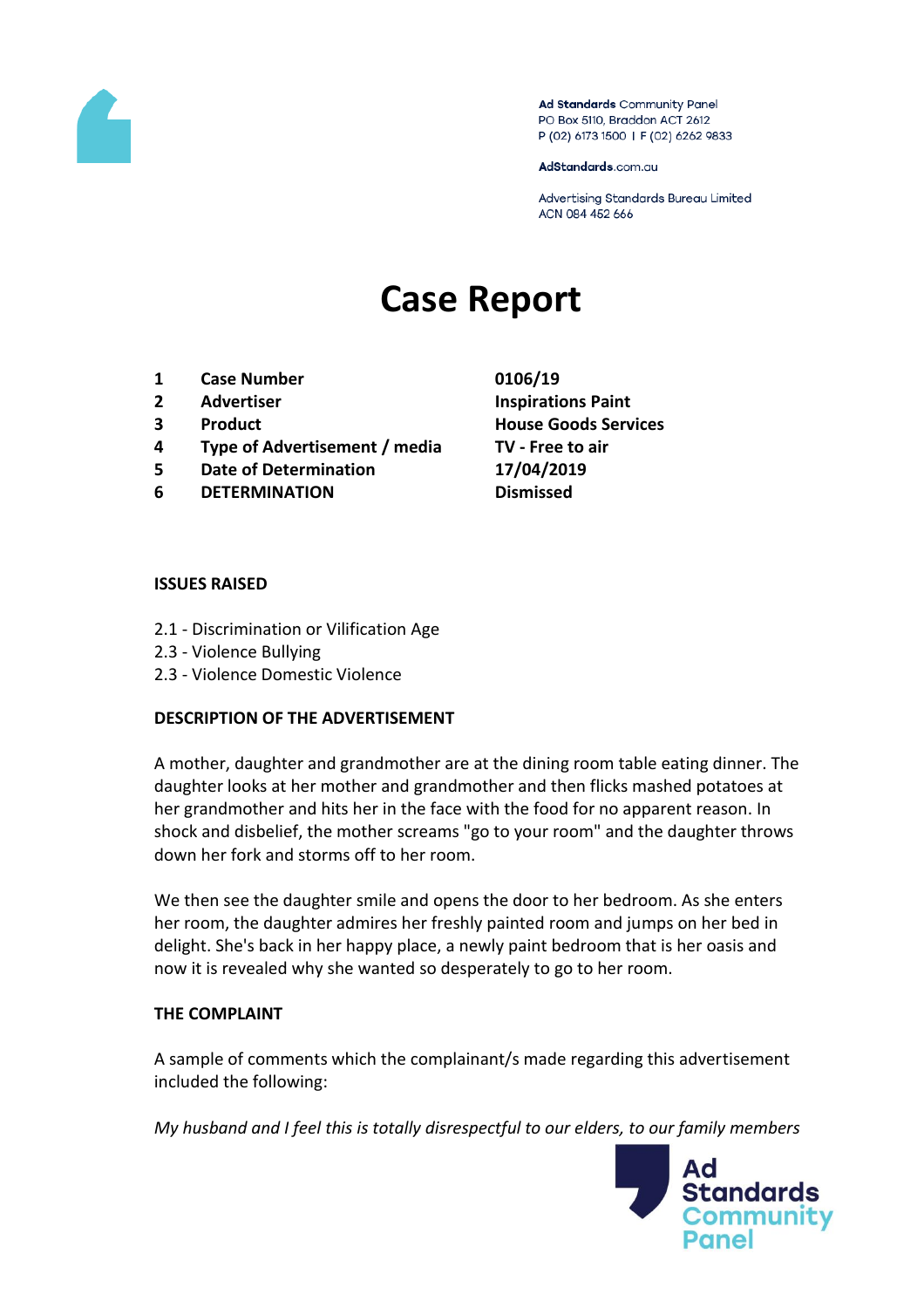

*and teaches our younger generation to abuse our older generation. We will not be letting our grandchildren watch such an ad. This type of ad is totally offensive and does not set any positive role modelling for our younger generation. Please remove this ad from television.*

*https://www.youtube.com/watch?v=AibuGCbZS54 This add is an appalling display of poor behaviour of a child and as it is rewarded for throwing food at her grandmother it is a poor example for other children. We live in a world where domestic violence is so prevalent and it is trying to be combated by many organisations. Children should never be shown this kind of behavior as okay and funny. Please investigate this as a community we need to stand against any kind of domestic violence.*

*I find it objectionable to see family violence depicted in this manner. It is gratuitous, offensive and unnecessary.*

## **THE ADVERTISER'S RESPONSE**

Comments which the advertiser made in response to the complainant/s regarding this advertisement include the following:

*After reading the complaints received by Ad Standards, I would like to address the concerns of some viewers about the behaviour portrayed in our current Bedroom Project Season TV commercial.*

*Whilst we as individuals, and as a business, believe in the societal norms of politeness and the values of respect towards elders, we also credit Australian television audiences as being smart enough to tell the difference between comedy and what's acceptable in real life. As a parent of young children myself, it is our parental duty to teach good values to our children and not the responsibility of advertisers to teach and raise our children on our behalf. We tested the ad with a panel of mums before we aired it and they perceived it as slapstick comedy (as it was intended) and gave it the thumbs up to go to air. Whether this means the values our society holds have deteriorated is up for debate. In no way do we here at Inspirations Paint condone bullying, vilification of age or domestic violence.*

*Finally, with all TVCs that are broadcast on free to air TV, we had to get a CAD number from Free TV – this a requirement before any TVC can be aired. We sent in the script and a copy of the TVC for formal classification and Free TV did not see any of the content/themes presented in the script and corresponding vision as being negative or discriminatory. Moreover, CAD classified the TVC with a ''G'' rating which means it can be shown any time of day with the exception of children''s programming.*

#### **THE DETERMINATION**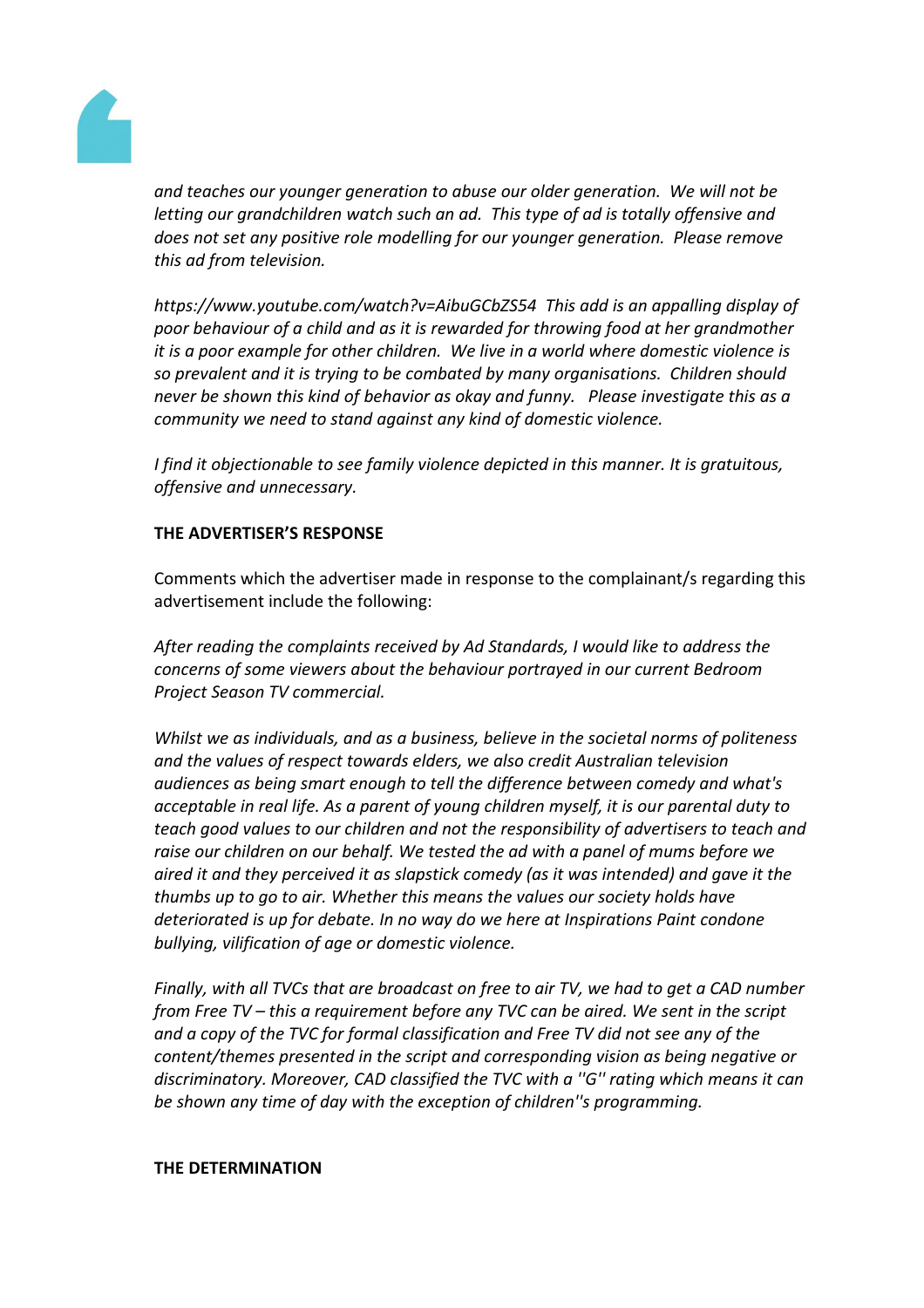

The Ad Standards Community Panel (the Panel) considered whether this advertisement breaches Section 2 of the AANA Code of Ethics (the Code).

The Panel noted the complainants' concern that the advertisement is discriminatory towards the elderly and depicts family violence.

The Panel viewed the advertisement and noted the advertiser's response.

The Panel considered the television advertisement features a girl, her mother, and grandmother having dinner. The girl flicks mashed potato at her grandmother and is sent to her room. Her room is shown to be beautifully painted and she is happy to be there, implying that she got herself sent to her room on purpose.

The Panel considered whether the advertisement complied with Section 2.1 of the Code which requires that 'advertisements shall not portray or depict material in a way which discriminates against or vilifies a person or section of the community on account of race, ethnicity, nationality, gender, age, sexual preference, religion, disability, mental illness or political belief.'

The Panel noted the complainants' concern that the advertisement is discriminative towards the elderly.

The Panel noted the Practice Note to Section 2.1 provides the following definitions:

"Discrimination – unfair or less favourable treatment.

Vilification – humiliates, intimidates, incites hatred, contempt or ridicule."

The Panel considered that the shocked and disapproving reaction of the mother clearly indicated that the child's behaviour was not appropriate, even if the advertisement is humorous. The Panel considered that the overall impression of the advertisement depicts the behaviour in a negative light as the child is sent to her room, and does not suggest that the grandmother is at fault in any way. The Panel considered that the advertisement did not suggest that the woman was targeted because of her age. The Panel considered that the advertisement content did not humiliate, intimidate, incite hatred, contempt or ridicule of elderly people.

The Panel considered that the advertisement did not portray or depict material in a way which discriminates against or vilifies a person or section of the community on account of age and determined that the advertisement did not breach Section 2.1 of the Code

The Panel considered whether the advertisement was in breach of Section 2.3 of the Code. Section 2.3 states: "Advertising or Marketing Communications shall not present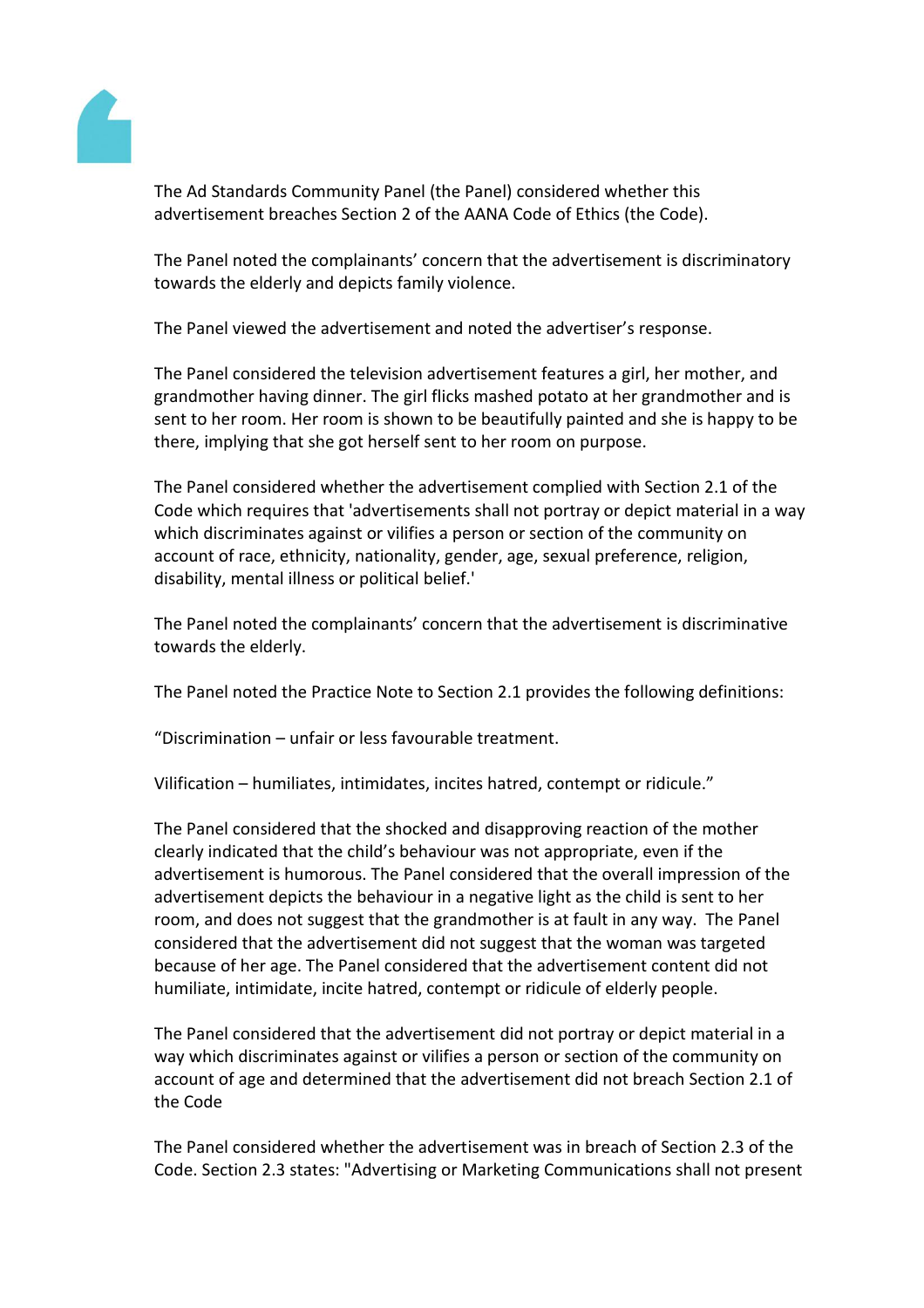

or portray violence unless it is justifiable in the context of the product or service advertised".

The Panel noted the complainants' concerns that the advertisement depicts family violence.

The Panel acknowledged that domestic and violence is a serious community issue, however noted that this advertisement for a paint brand and is not a community awareness advertisement.

The Panel considered that although the child does flick mashed potato at her grandmother, she is not shown to be aggressive or threatening. The Panel considered that most members of the community would not consider this scene to be a depiction of family or domestic violence.

The Panel considered that the advertisement did not depict violence, rather it was portraying a type of slapstick comedy in which the young girl shows unacceptable behaviour to ensure she is sent to her room as punishment. The Panel considered that the advertisement did not depict violence and considered that the advertisement did not breach Section 2.3 of the Code.

Finding that the advertisement did not breach any other section of the Code the Panel dismissed the complaints.